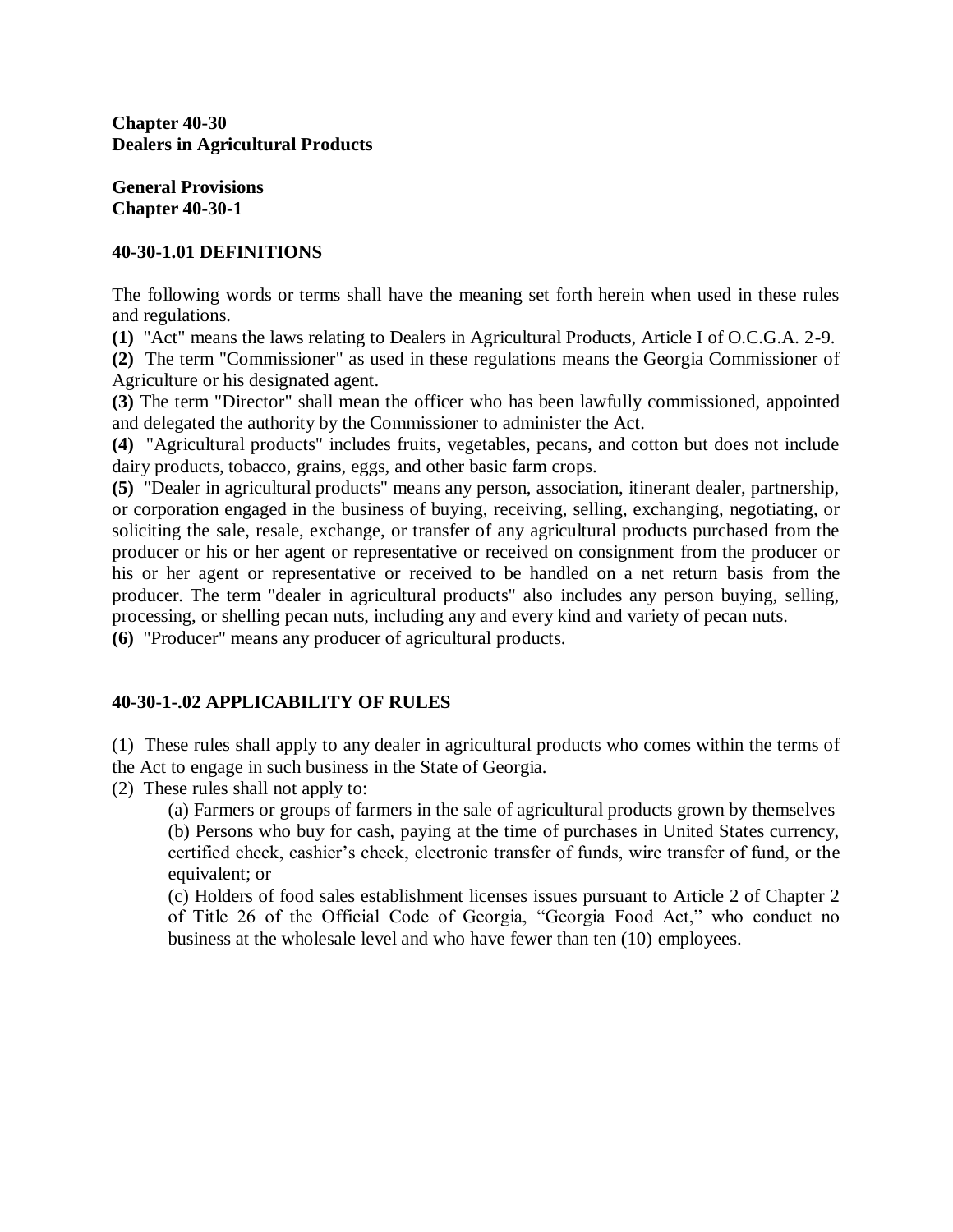#### **40-30-1-.03 RECORD KEEPING**

Any and all ledgers, books of accounts, memoranda, and other documents which relate to dealer in agricultural products transactions shall be kept and made available for examination by the Commissioner at the place or places of business of the dealer in agricultural products applicant or licensee.

## **Licensing Chapter 40-30-2**

# **40-30-2-.01 ELIGIBILITY**

Every dealer in agricultural products as defined herein, prior to transacting business within the State of Georgia, shall come under the provisions of the Act by complying with the provisions of the Act and the rules and regulations thereunder. Upon such compliance, any person may be issued a license to operate as Dealer in Agricultural Products, as provided in such license, unless such license is refused by the Commissioner as provided in O.C.G.A. §2-9-7.

## **40-30-2-.02 REQUIREMENTS**

(1) To qualify for a Dealer in Agricultural Products license, each applicant must submit or provide:

(a) the complete application for a Dealer in Agricultural Products license on a form furnished by the Commissioner which shall state:

(i) The kind or kinds of agricultural products the applicant proposes to handle;

(ii) The full name or title of the applicant or, if the applicant is an association or partnership, the name of each member of such association or partnership or, if the applicant is a corporation, the name of each officer of the corporation;

(iii) The names of the local agent or agents of the applicant, if any; and

(iv) The municipalities within which places of business of the applicant will be located, together with the street or mailing address of each such place of business.

(b) a dealer in agricultural products bond, the requirements of which are provided in the Act and rules and regulations thereunder;

(c) an affidavit executed by the licensee, proposed licensee, or chief executive officer if the licensee or proposed licensee is a business, certifying under penalties of perjury that the dealer in agricultural products bond accurately reflects the amount equal to the maximum amount of products purchased from or sold for Georgia producers or estimated to be purchased or sold in any month by the applicant or licensee; and

(d) an annual licensing fee.

(2) All Dealer in Agricultural Products licenses must be renewed annually. Applications for the annual renewal of license and annual licensing fees must be submitted to the Director at least thirty (30) days prior to the license's expiration each year.

(3) For license renewal, proof of existence and amount of the surety bond held by the licensee must be submitted annually to the Director at least thirty (30) days prior to the license's expiration each year.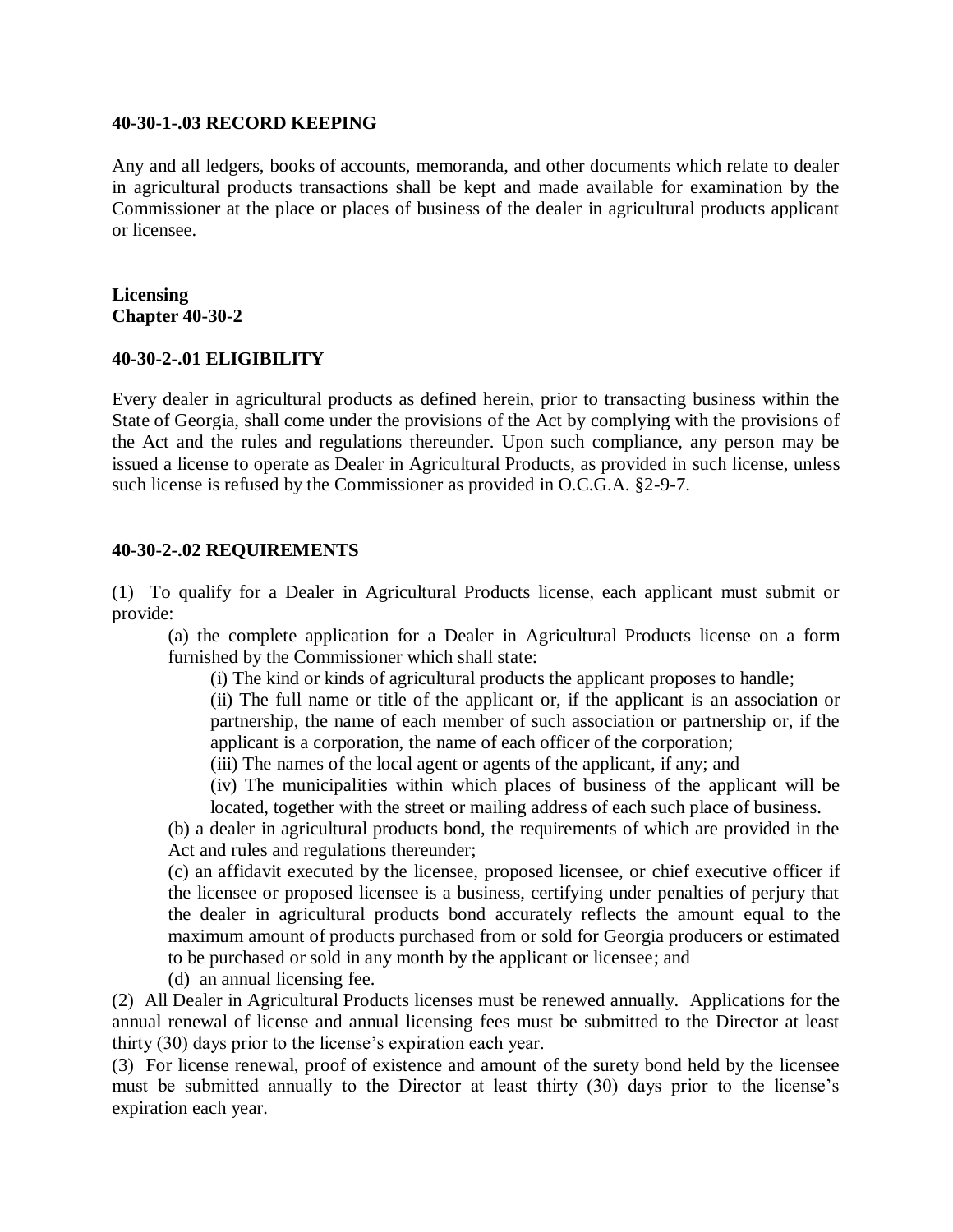## **40-30-2-.03 FEES**

(1) An annual licensing fee shall be required before a Dealer in Agricultural Products license is issued or renewed.

(2) The license fee for a dealer in agricultural products shall be based upon the amount of the agricultural dealer's surety bond furnished by each dealer pursuant to the requirements of the Act and rules and regulations thereunder as follows:

(a) For bonds in the amount of  $$10,000.00$  to  $$90,000.00$ , the license fee is  $$50$ ;

(b) For bonds in the amount of \$90,000.01 to \$230,000.00, the license fee is \$75; and

(c) For bonds in the amount of \$230,000.01 to \$500,000.00, the license fee is \$100.

**Bonding Chapter 40-30-3**

# **40-30-3-.01 DEALER BOND**

(1) Before any Dealer in Agricultural Products license is issued, the applicant shall make and deliver to the Commissioner a surety bond executed by a surety corporation authorized to transact business in this state and approved by the Commissioner.

(2) The surety bond shall be upon a form prescribed or approved by the Commissioner and shall be conditioned to secure the faithful accounting for and payment to producers or their agents or representatives of the proceeds of all agricultural products handled or sold by such dealer.

(4) Whenever the Commissioner shall determine that a previously approved bond has for any cause become insufficient, the Commissioner may require an additional bond or bonds to be given.

(5) Unless the additional bond or bonds are given within the time fixed by written demand therefor, or if the bond of a dealer is canceled, the license of such person shall be immediately revoked by operation of law without notice or hearing and such person shall be ineligible to reapply for such license for a period of four years after such revocation.

(6) In lieu of a surety bond, the Commissioner may accept a cash bond, which shall in all respects be subject to the same claims and actions as would exist against a surety bond.